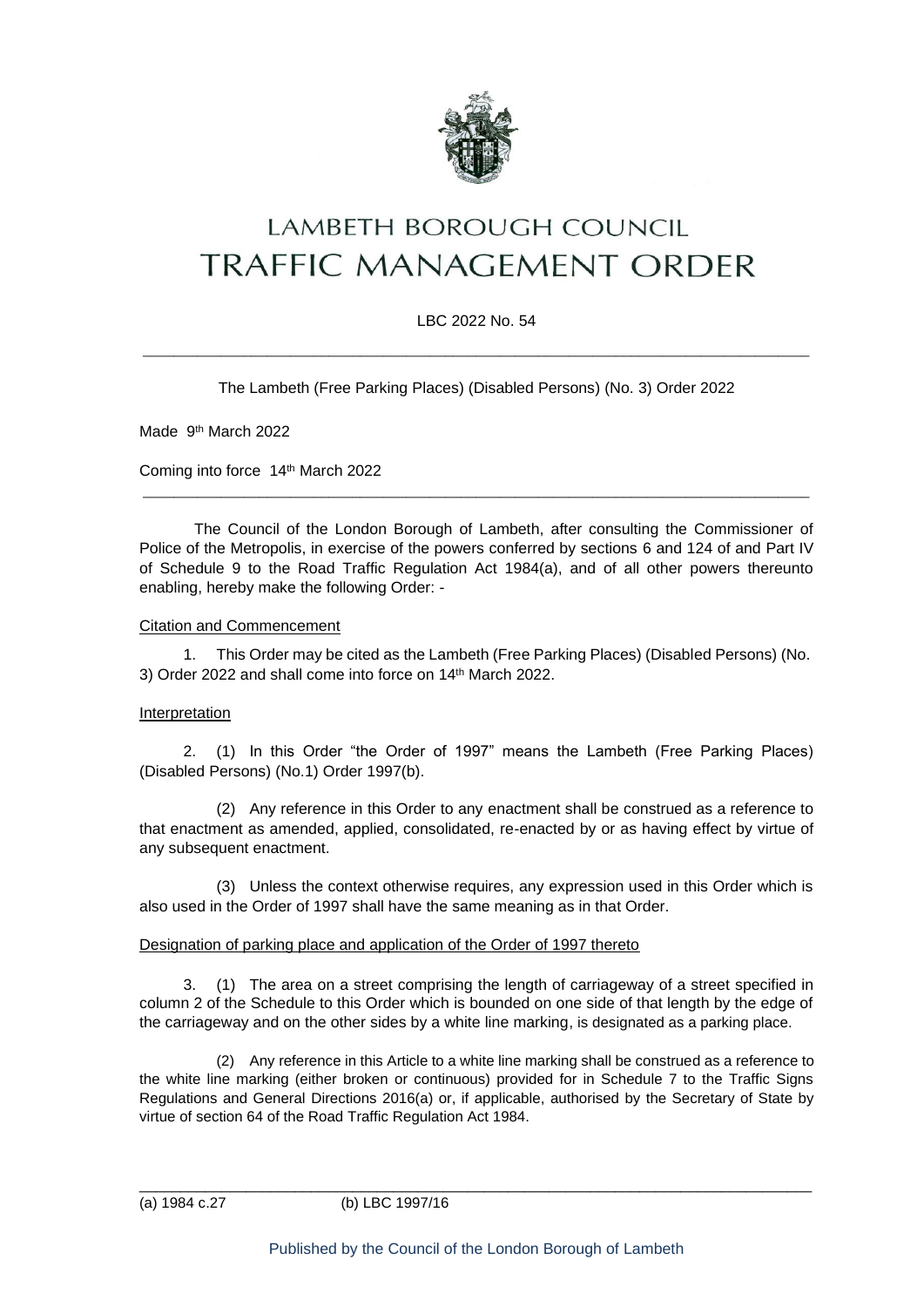(3) The provisions of the Order of 1997 (other than Articles 3 and 13) shall apply to the area designated as a parking place by this Order as if in those provisions any reference to a parking place included a reference to the area designated as a parking place by this Order and as if any reference to the Schedule to the Order of 1997 included a reference to the Schedule to this Order.

#### Placing of traffic signs

4. The Council shall place and maintain traffic signs indicating the limits of the parking place and that such parking place may only be used by the vehicles referred to in Article 4 of the Order of 1997.

Dated this ninth day of March 2022.

Ben Stevens Highway Network Manager